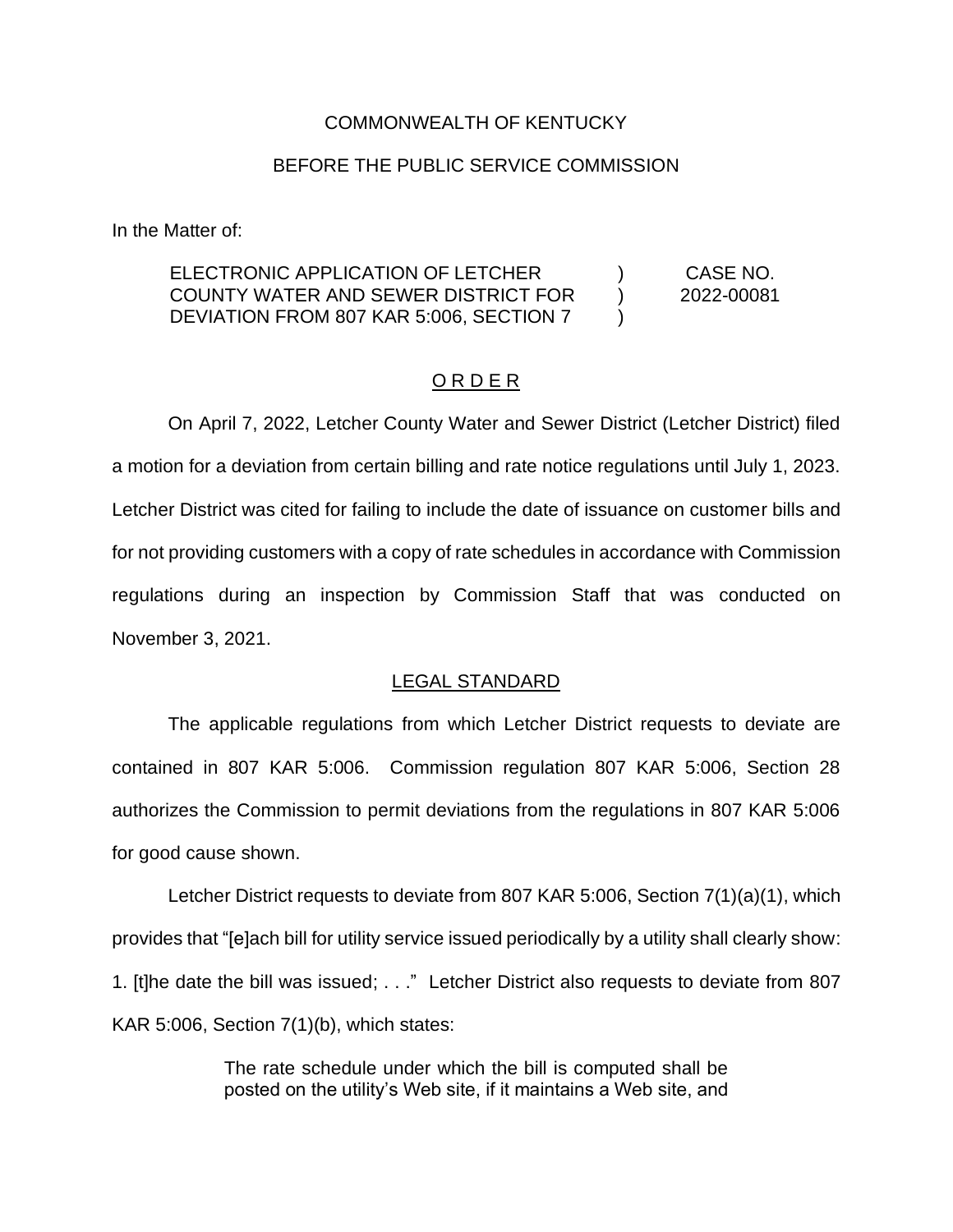shall also be furnished under one (1) of the following methods, by:

- 1. Printing it on the bill;
- 2. Publishing it in a newspaper of general circulation once each year;
- 3. Mailing it to each customer once each year; or
- 4. Providing a place on each bill for a customer to indicate the customer's desire for a copy of the applicable rates. . . ."

# REQUEST TO DEVIATE

Letcher District argued that it should be granted a deviation from the application of 807 KAR 5:006, Section 7(1)(a)(1) because the software that Letcher District uses to print its bills does not permit printing the issuance date on bills. Letcher District stated that it contacted its software provider, who indicated it could add this function at a cost of \$20,450, but that implementation would take several months.<sup>1</sup> Letcher District argued that it currently has limited funds available and has other expenditures that are more critical to providing adequate and continuous water and sewer service to its customers. Letcher District sought time to examine alternatives to obtaining the software upgrade, as well as exploring possible funding sources for the purchase of an upgrade.<sup>2</sup>

Letcher District also asked for a deviation from the application of 807 KAR 5:006, Section 7(1)(b), asserting that its rates are viewable on its website and that it has arranged to publish them yearly in the *Mountain Eagle* newspaper in compliance with the regulation.<sup>3</sup>

<sup>1</sup> Application (filed Apr. 7, 2022), paragraph 10.

<sup>2</sup> Application, paragraph 12.

<sup>3</sup> Application, paragraph 14.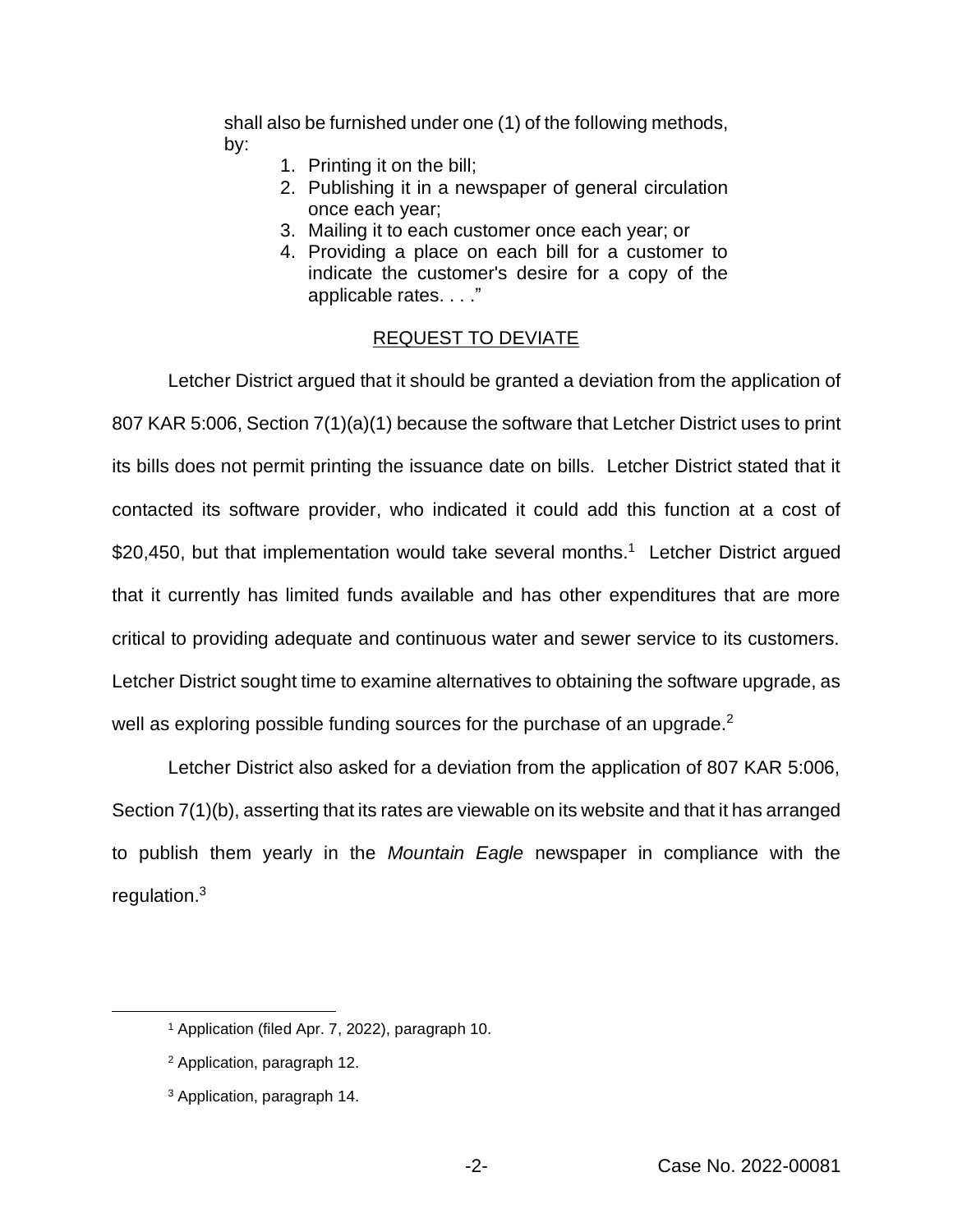### DISCUSSION AND FINDINGS

Having considered the motion and the material at issue, the Commission finds that the motion is granted, subject to certain conditions. Letcher District submitted an Alternative Rate Filing (ARF) application in 2017. $4$  In that case, the Commission found that the revenue requirement was \$1,782,599 and that a \$585,813 revenue increase, or 54.89 percent, was required to achieve the requirement.<sup>5</sup> Letcher District requested, and the Commission granted, a lower rate increase of 25 percent.<sup>6</sup>

Using the Commission's debt service methodology, Letcher District still needs a revenue increase as initially recommended in 2017. This is because Letcher District maintained minimal working capital and failed to meet its 1.2 debt service ratio in 2019 as required by lenders.<sup>7</sup>

Based on the financial burden of complying with the applicable regulations and Letcher District's financial condition, the Commission concludes that Letcher District does not have the financial resources and thus is unable to presently comply with the applicable regulations. For the reason, the Commission finds that Letcher District has shown good cause for the granting Letcher District's request to deviate from 807 KAR 5:006, Section 7(1)(a)(1) and Section 7(1)(b). The Commission further finds that Letcher District's request to deviate from these regulations is approved, subject to the condition that Letcher District file a general rate case or ARF pursuant to 807 KAR 5:076 within six

<sup>4</sup> Case No. 2017-00211, *Electronic Application of Letcher County Water and Sewer District for Alternative Rate Adjustment*.

<sup>5</sup> Case No. 2017-00211, Dec. 6, 2017 Order at 1.

<sup>6</sup> Case No. 2017-00211, Dec. 6, 2017 Order at 1.

<sup>7</sup> *See* Appendix to this Order.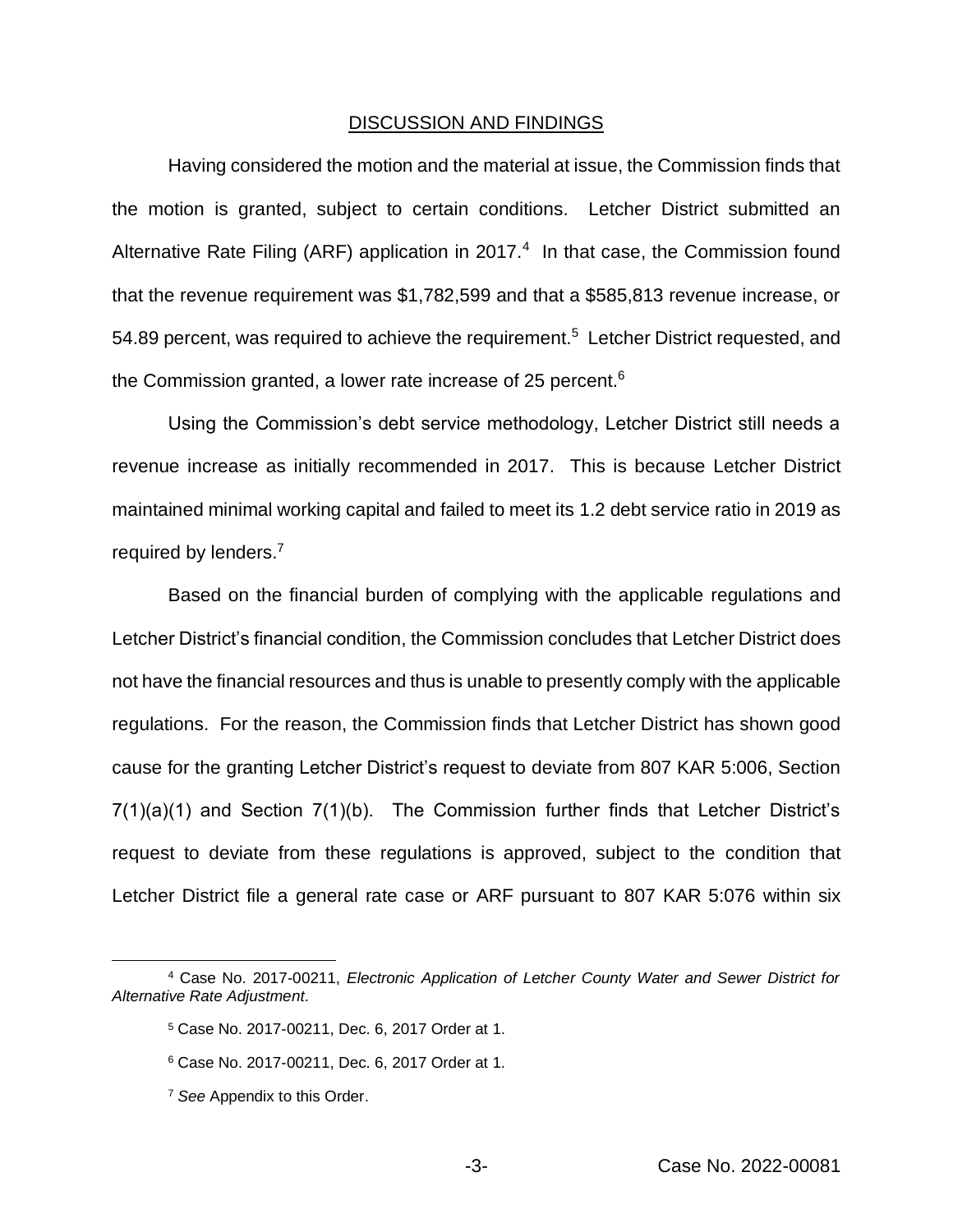months of the entry of this order and that Letcher District post its rate schedule in the utility's office and on its website.

IT IS THEREFORE ORDERED that:

1. Letcher District's motion for deviation is granted until July 1, 2023, subject to compliance with the conditions set forth in ordering paragraphs 2 and 3.

2. Letcher District shall file an application for an alternative rate adjustment pursuant to 807 KAR 5:076 or an application for a rate adjustment pursuant to KRS 278.190 within six months from the date of this Order.

3. Letcher District shall publish rates in the *Mountain Eagle* newspaper annually, starting no later than July 1, 2023.

4. Letcher District shall continue to post its rates on its website.

5. Letcher District shall make rates available for viewing at its physical locations.

6. This case is closed and shall be removed from the docket.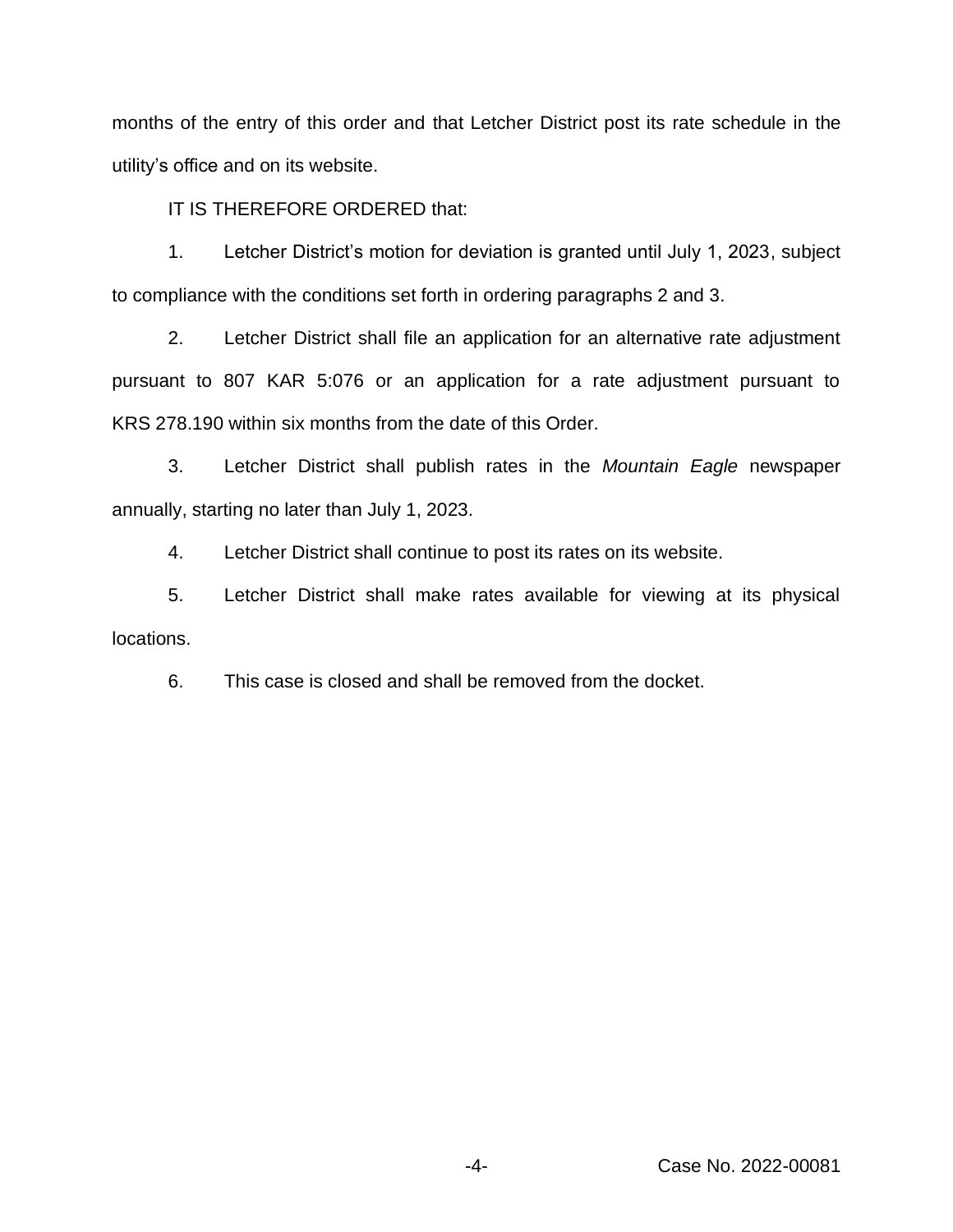

\_\_\_\_\_\_\_\_\_\_\_\_\_\_\_\_\_\_\_\_\_\_\_\_\_\_\_

\_\_\_\_\_\_\_\_\_\_\_\_\_\_\_\_\_\_\_\_\_\_\_\_\_\_\_

Chairman

Vice Chairman

Commissioner



ATTEST:

su C. Bridwell

Executive Director

Case No. 2022-00081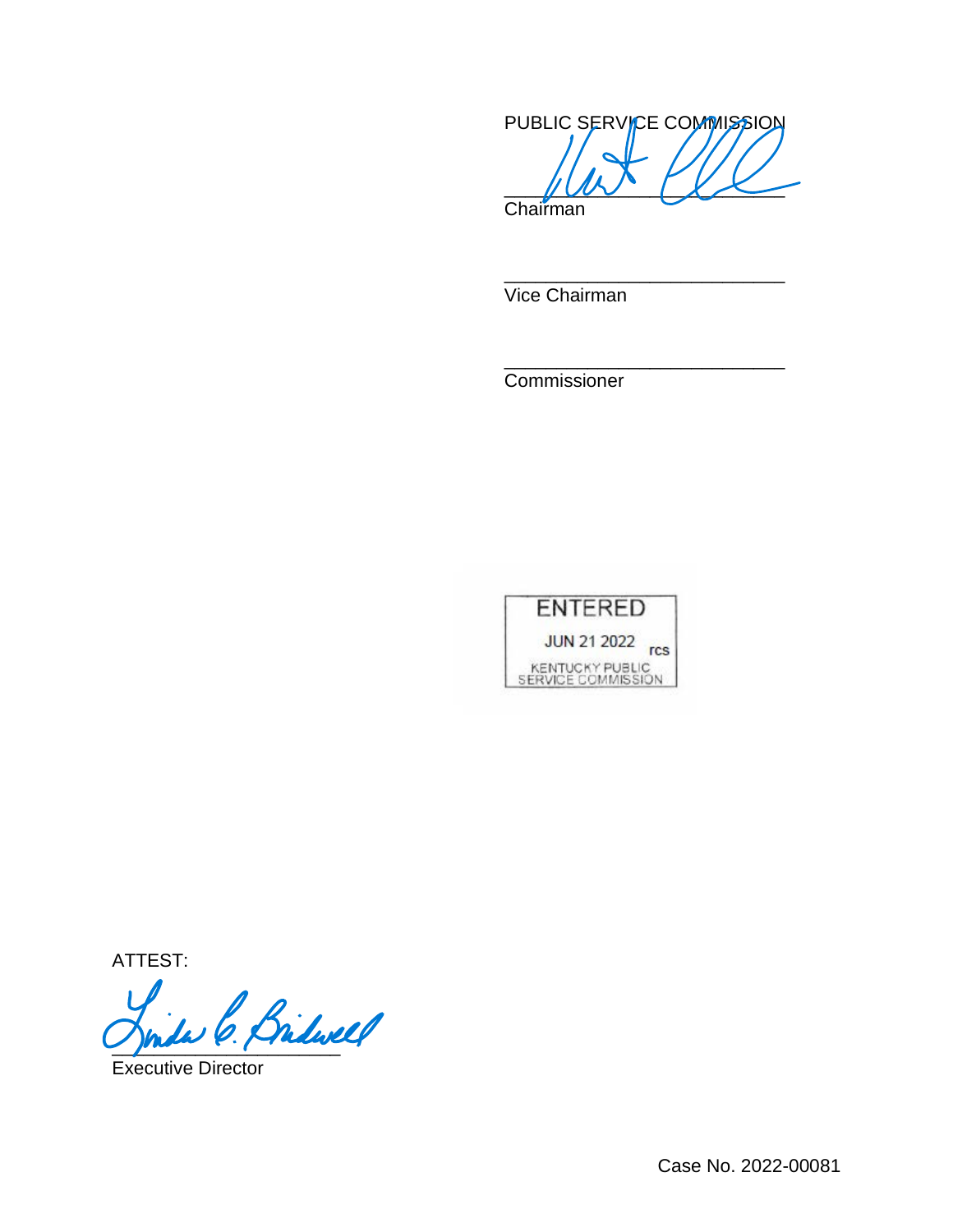## APPENDIX

# APPENDIX TO AN ORDER OF THE KENTUCKY PUBLIC SERVICE COMMISSION IN CASE NO. 2022-00081 DATED JUN 21 2022

# LETCHER DISTRICT WORKING CAPITAL/DEBT SERVICE 2017-20

|                                | 2017                             |    | 2018        |    | 2019        |   | 2020        |  |
|--------------------------------|----------------------------------|----|-------------|----|-------------|---|-------------|--|
| Net Income                     | \$<br>(615, 811)                 | \$ | (529, 868)  | \$ | (741, 832)  | S | (676, 256)  |  |
| Less: Annual Principal Payment | (91,786)                         |    | (78, 593)   |    | (80, 439)   |   | (82,789)    |  |
| Add: Depreciation Expense      | 764,024                          |    | 774,378     |    | 799.869     |   | 801,165     |  |
|                                |                                  |    |             |    |             |   |             |  |
| Working Capital                | 56,427                           | S  | 165,917     | £. | (22,402)    |   | 42,120      |  |
|                                |                                  |    |             |    |             |   |             |  |
|                                |                                  |    |             |    |             |   |             |  |
|                                | Revenue Requirement - Commission |    |             |    |             |   |             |  |
|                                | 2017                             |    | 2018        |    | 2019        |   | 2020        |  |
| Operating Revenue              | \$<br>1.181.947                  | \$ | 1,451,740   | \$ | 1.423.943   | S | 1,639,181   |  |
| Less: Operating Expenses       | (1,794,011)                      |    | (1,998,912) |    | (2,209,453) |   | (2,303,337) |  |
| Add: Non Operating Income      | 84.139                           |    | 103.154     |    | 127.730     |   | 69.576      |  |

 $(527, 925)$ 

180,546

 $(2.92)$ 

 $(444, 018)$ 

164,940

 $(2.69)$ 

ŗ

 $(657, 780)$ 

163,045

 $(4.03)$ 

 $(594, 580)$ 

164,458

 $(3.62)$ 

Net Available for Debt Service - Commission Annual Debt Service

Debt Service Coverage - Commission

| Revenue Requirement - Lenders                                              |      |                                    |      |                                     |      |                                     |   |                                    |  |
|----------------------------------------------------------------------------|------|------------------------------------|------|-------------------------------------|------|-------------------------------------|---|------------------------------------|--|
|                                                                            | 2017 |                                    | 2018 |                                     | 2019 |                                     |   | 2020                               |  |
| Operating Revenue<br>Less: Operating Expenses<br>Add: Non Operating Income | S    | 1,181,947<br>(1.794.011)<br>84.139 | S    | 1,451,740<br>(1.998.912)<br>103.154 | S    | 1.423.943<br>(2,209,453)<br>127.730 | S | 1,639,181<br>(2,303,337)<br>69.576 |  |
| Net Available for Debt Service - Commission<br>Add: Depreciation           |      | (527,925)<br>764.024               |      | (444.018)<br>774.378                |      | (657,780)<br>799.869                |   | (594,580)<br>801,165               |  |
| Net Available for Debt Service - Lenders<br>Annual Debt Service            |      | 236.099<br>180.546                 |      | 330.360<br>164.940                  |      | 142.089<br>163.045                  |   | 206,585<br>164,458                 |  |
| Debt Service Coverage - Lenders                                            |      | 1.31                               |      | 2.00                                |      | 0.87                                |   | 1.26                               |  |

|                                                                | Annual Debt Service |                  |      |                  |      |                  |      |                  |
|----------------------------------------------------------------|---------------------|------------------|------|------------------|------|------------------|------|------------------|
|                                                                | 2017                |                  | 2018 |                  | 2019 |                  | 2020 |                  |
| Interest Expense Annual Report<br>Principal - Financial Audits |                     | 88.760<br>91.786 |      | 86.347<br>78.593 |      | 78.593<br>84 452 |      | 82.789<br>81,669 |
| Annual Debt Service                                            |                     | 180.546          |      | 164.940          |      | 163.045          |      | 164.458          |